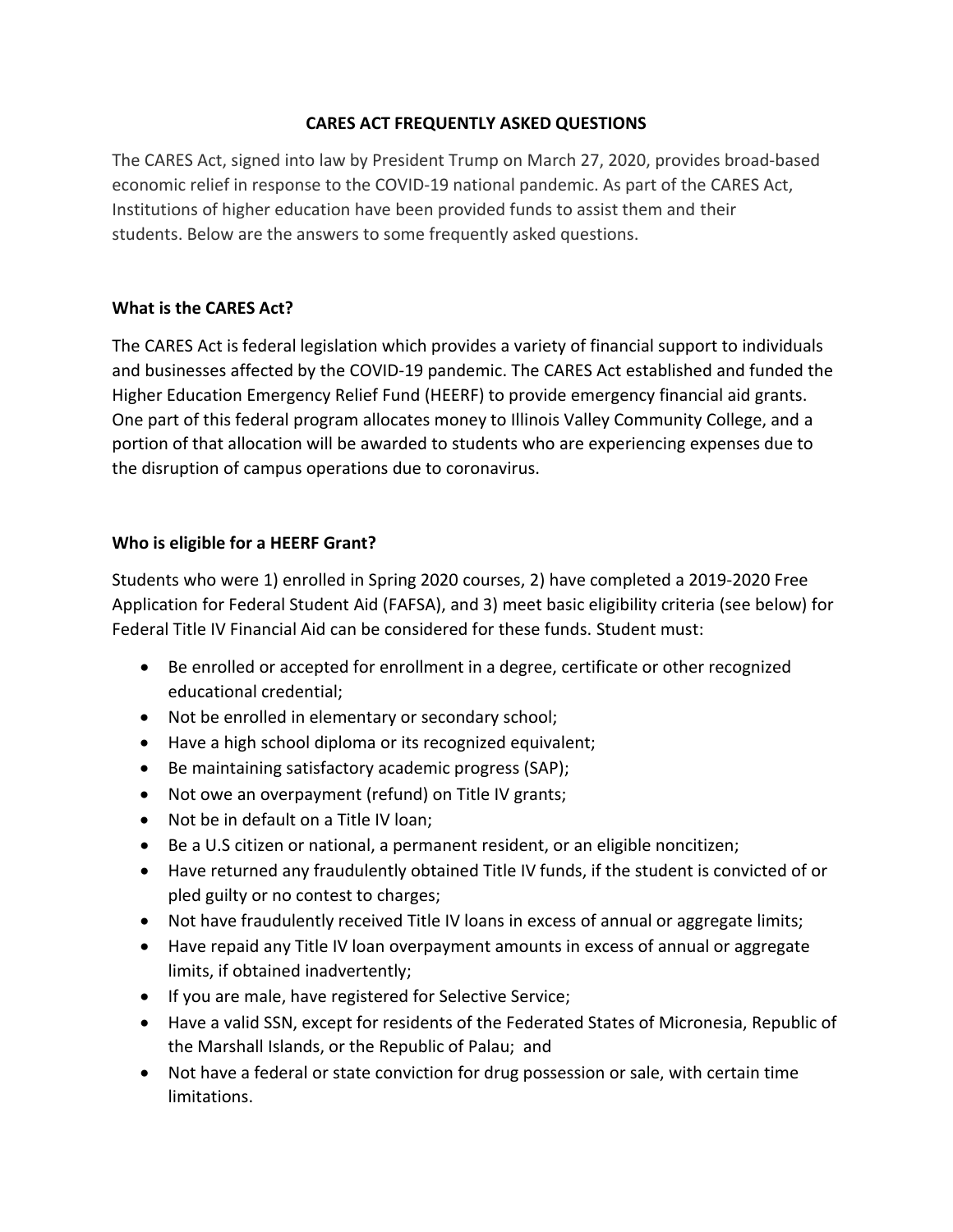#### **Who is not eligible for these funds?**

Unfortunately, the CARES Act does not allow these funds to be used for international students, DACA students, or students who do not have a FAFSA on file for the 2019/2020 academic year, and are therefore not Title IV eligible. However, emergency funds may be available for these students through the IVCC Foun[dation](https://forms.office.com/Pages/ResponsePage.aspx?id=3pQeWC9-aU2dX3kdL7jzGogMpb2scXRNrI-pBjbdeTZUOUQ1R0tNTUdTSllKVEoyMUdTT0tQV1RPVy4u).

## **Do I have to repay a HEERF Grant?**

The Federal Emergency Aid Grant [funds are desig](https://cm.maxient.com/reportingform.php?JolietJuniorCollege&layout_id=50)ned to be a grant, not a loan. Therefore, repayment is not required.

### **Would this funding reduce my financial aid?**

No, this fund does not negate nor replace financial aid, and it is a one-time grant.

### **How much money is available for each applicant?**

The amount of HEERF funding that institutions received varied based on the Department of Education's allocation formula. That means the amount of the emergency grants at IVCC will not be the same as at other colleges. Each institution had to develop its own strategy for disbursing the funds to eligible students enrolled at their campus. Please be aware that these funds are limited and are not guaranteed.

#### **How can I use the money?**

The grant should be used for academically related expenses incurred due to COVID-19. Some examples include expenses related to food, housing, course materials, technology, healthcare, and childcare.

# **Can I apply funds I received from the HEERF grant to outstanding charges on my student account?**

No, these funds cannot be applied by the college directly toward outstanding student account balances. The full amount of the funding you receive will be disbursed to you. You can then make a payment on your IVCC account.

#### **Will I receive the HEERF grant even if I owe IVCC money?**

Yes. If you are eligible for these emergency grants, you will receive the money even if you have current financial holds or owe IVCC money.